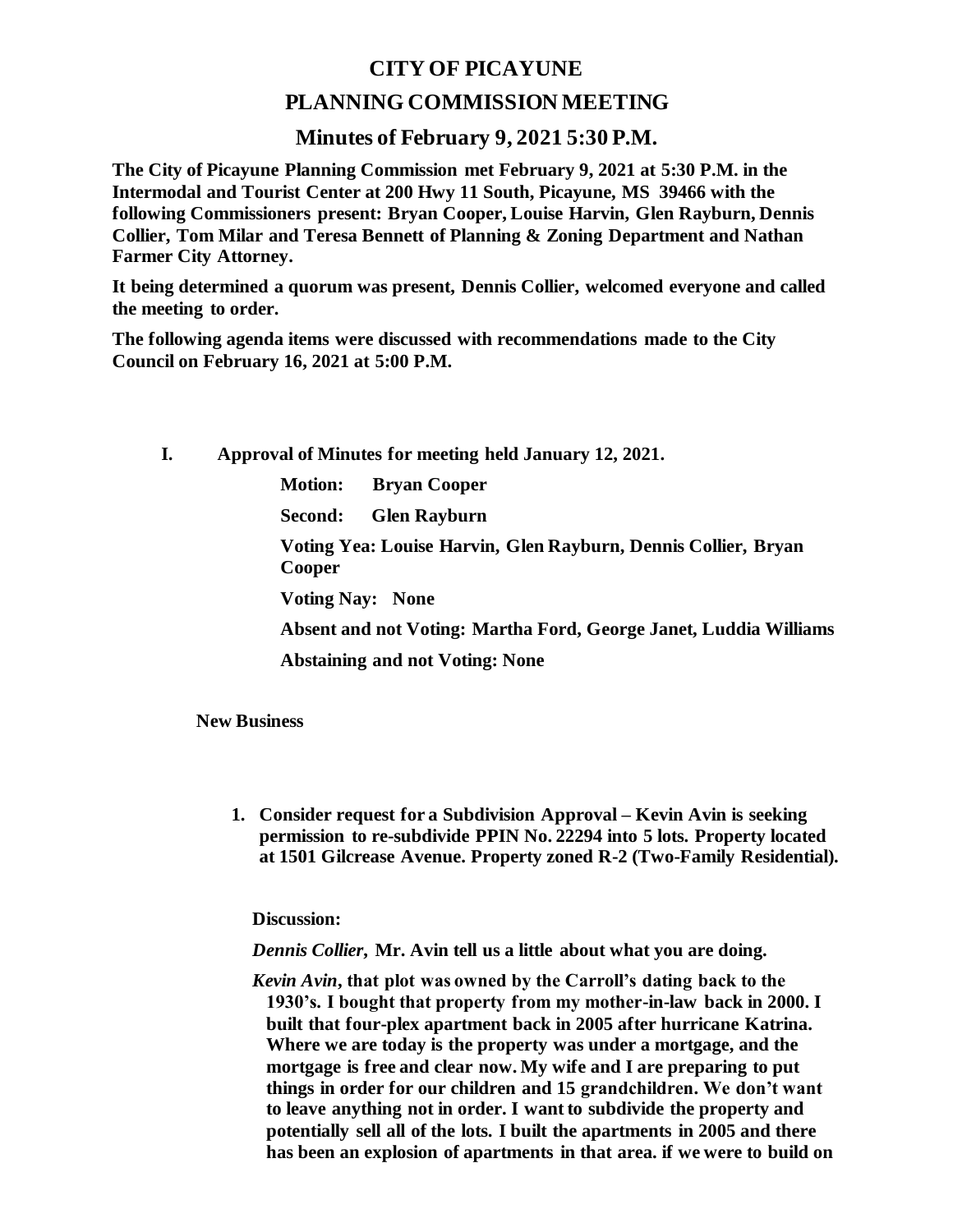**these lots, we would probably build single family homes. Not apartments. It's just a matter of having a big piece of property and we want to put this in order while we are still able to do it. The property is free and clear of mortgage, we currently have a house on one lot dating back to the 1930's and apartments on another lot.**

- *Louis Stockstill***, My mother-in-law Margie Warlon is deceased. In 2016 she left us her residence and 3 lots across the streets on the north side. There are so many things I want to object to. I have a petition with me signed by the property owners in the surrounding area on Gilcrease and Carroll.**
- *Dennis Collier***, Sir, that cannot be submitted because they are not here. They have to be here because this is the public hearing.**
- *Louis Stockstill***, ok well there are 4 people here that signed it.**
- *Dennis Collier***, Why are you opposing this?**
- *Louis Stockstill***, I've got several things that I am opposed to. The legal description on the piece of property he owns. The survey doesn't coincide with the legal description and survey. I have a problem with that. Also I have a lot north of lot 5. His legal description and my legal description have a discrepancy about 8 ft.**
- *Dennis Collier***, Sir, have you had a survey done?**
- *Louis Stockstill***, No I don't need to have my property surveyed, I'm not doing anything.**
- *Dennis Collier***, What we are looking at is what is in front of us tonight. This is a surveyed piece of property that meets all metes and bounds.**
- *Louis B Stockstill,* **Did the surveyor check out my legal description to see if there were any irregularities?**
- *Dennis Collier***, I cannot answer that.**
- **Louis B Stockstill, We kind of have a stale mate here. I have a piece of property and my legal shows its goes over on his property. His survey says it encompasses my property. I have the legal description on both pieces of property if you would like to look at them.**
- *Dennis Collier,* **No sir, I am not a registered land surveyor. The only thing we can look at is what is in front of us tonight, which is a certified survey by Mr. Bobby Kelly for Mr. Avin.**
- *Louis B Stockstill***, I understand that. I'm just saying there's a lot of property owners that are concerned with this development if it comes to him building duplexes. There are too many rental duplexes in the Roseland Park area. I've counted over 100 and we don't need to turn that into a regular rental duplex subdivision. I know he said he might**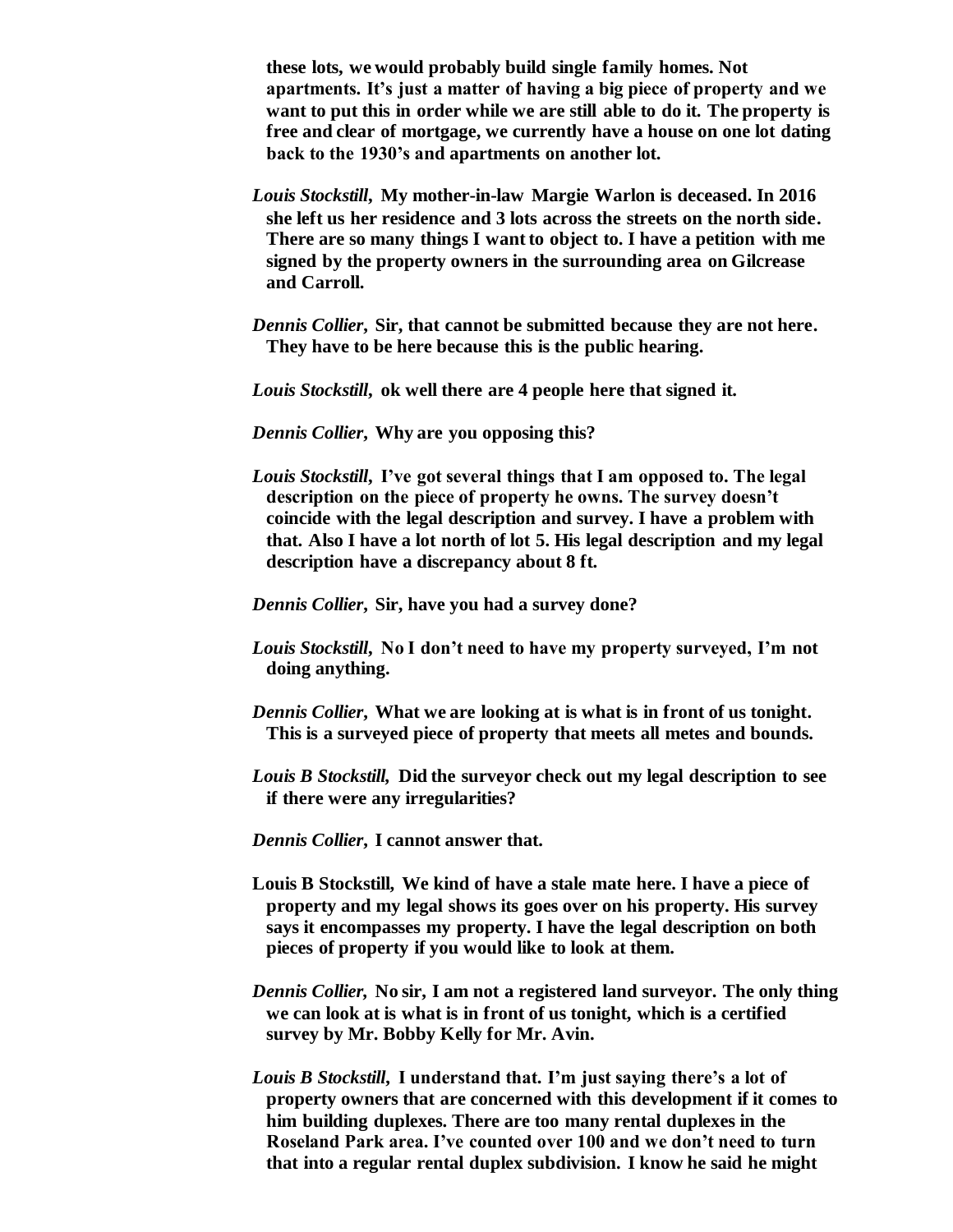**build single family homes on it but we don't know that. And in this day and time I wouldn't invest in building any single family homes or anything in Roseland Park, because the value of it is not going to go up.**

*Dennis Collier***, We have no way of knowing that either.**

- *Jody Mars***, I live at 1504 Maple Aveune. My property directly touches the area of the subdivision. I am talking about infrastructure. I have pictures of where my yard and under my house floods. I have been after the city for 8 years to do something to help with the flooding of our homes and they are no ditches. They finally came and dug a ditch in front of my house, but it doesn't go anywhere. The water and sewage are constantly breaking in that neighborhood that dates back to the 1930's. The infrastructure is not there to add any more to us. He is asking to put this on a school road. Have you been out to see what it's like at school time? It's a nightmare. If you put more rentals in that area, you are flooding that system, the safety of our children that go to that school with the egress and ingress of that street. Let him build it, but shut down the school. How safe is our water system? They come out and piece it together. How are you going to add more? You are asking for 5 lots, that's 5 single family homes that rental, you will not be able to sell them. If you put duplexes, you are taxing more of the infrastructure in that area. The city is not willing to do anything with it. We have garbage; I have pictures on my phone where the duplexes never pick up the garbage around the dumpster. It is filthy, and you got transient people coming from behind it walking through my property and setting off the security systems. So I have several issues. So if you want to build single family homes on those two lots for a good family with children, I'm all for it.**
- *Billie Lowery***, I am for it. I am the apartment manager, and we don't have transients there. There are 4 apartments, I have 3 tenants that have been there 3 years, and 1 tenant has been there 8 months.**
- *Louis Stockstill***, You said it's not big enough to build duplexes on, but the lots are 13,000 sq. ft. that is big enough to build a duplex.**
- *Tom Milar***, You can build a duplex on 10,000 or more sq. ft.**
- *Dennis Collier***, What is in front of us tonight is not what he will build, he is only requesting to subdivide. We can't speculate what Mr. Avin will build on that lot.**
- *Jody Mars***, What I care about is when he has to build up 3 or 4 ft. of fill to build on, it will flood the rest of us. The ditch they dug doesn't go anywhere, and the ditch is full of green slime because it doesn't drain anywhere. The water in front of my house has been broken 7 times in the 8 years I've been there, the sewer twice.**
- *Louis Stockstill***, As far as my legal questions goes about the discrepancy of the two legal descriptions of his lot and mine. Where do we go from here?**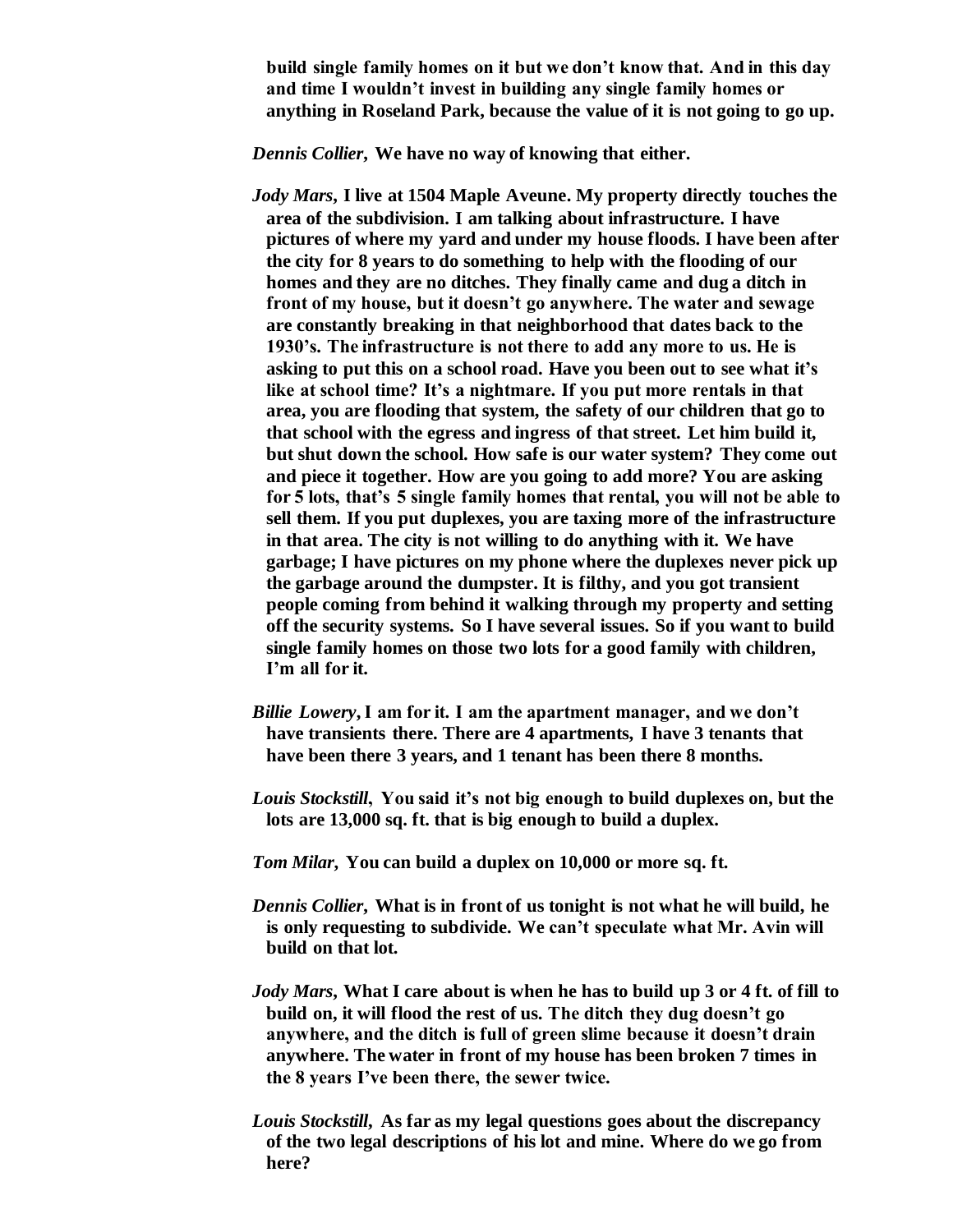*Kevin Avin***, Can I make a few remarks, with respect to discrepancy and footage sir, we had a survey done back before we built the 4 plex. To date back, I said that Roseland Park had become a place with too many apartments. If you go back, I build the 4 plex before all those hundreds of apartments were built. I cannot be responsible for what has been allowed to happen. What I can do is; I own a big piece of property, they are lots that I think can be purposed. We are not sure exactly right now, but I have said on record my plan is to build single family homes there. With respect to the school, one of the first things people do when buying a home, is seek out the schools. They seek out their homes for the schools. So I respectably disagree. Putting homes there for families, their children will attend Roseland Park School. It would be an asset to the community. With the respect to the infrastructure, I will say that the city came back through the property that we own and dug out that ditch behind my house. They actually dug out a couple of feet onto my property. I never said a word; it was what the city needed to do. We are just simply here asking for a subdivision of my property and pray this will go forward.**

*Dennis Collier***, Thank you sir, is there any more comments or concerns?**

*Louise Harvin***, My first concern is the subdividing of the property. Especially if he encroaches on the property of Mr. Stockstill and we know there is a discrepancy about the legals and that is a concern of mine. The second concern I have is I don't care what he is building, but he is subdividing and I know he is going to build something there. I just cannot see this because of the flooding, drainage and sewer issues.**

*Bryan Cooper***, Tom, you said some of the lots can have a duplex on them?**

*Tom Milar***, Yes. If they have 10,000 sq. ft. or more.**

*Bryan Cooper***, So what is the stance on the two legal descriptions?**

- *Tom Milar***, I told Mr. Stockstill what he would have to do is to obtain a survey also. If those two surveys are disputing each other, then that becomes a legal matter for the courts, not the City of Picayune.**
- *Bryan Cooper***, so we need to look at this plat and see if it meets the criteria.**

*Tom Milar***, It does.**

*Bryan Cooper***, Tom, the last meeting didn't you say there was an ordinance that states you cannot cause adverse flooding on the neighbors? Also that if he, decides to build he does not need a drainage plan unless it is multi-family?**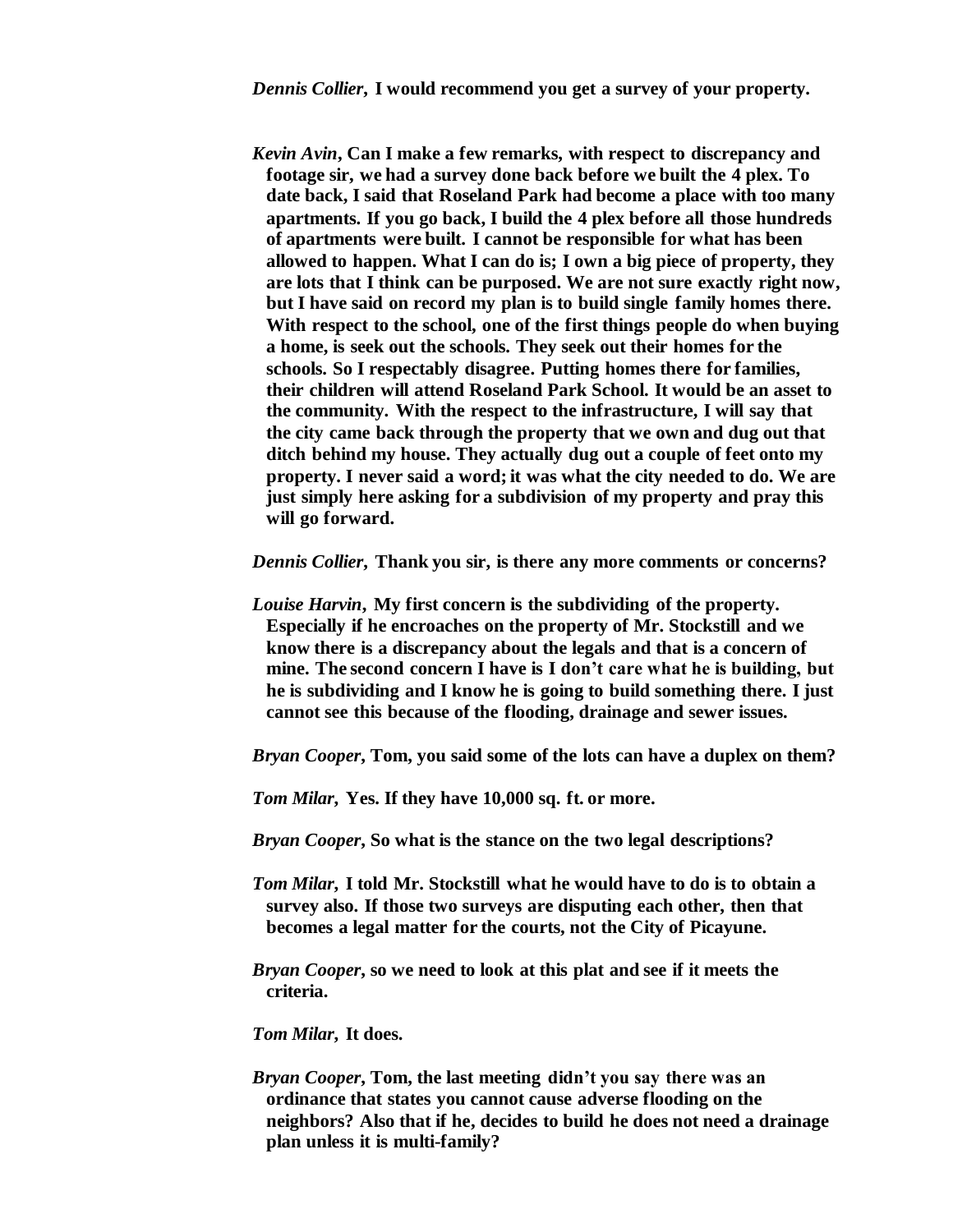- *Tom Milar***, there is a city ordinance that states he cannot knowingly cause adverse flooding to your neighbors. If it is three or more apartments he would need a drainage plan, but this property is not zoned for multifamily. Since there is an issue with the drainage in this area, and I am aware of this and the city is aware that Ms. Mars has flooding issues, I will address this problem if and when he is ready to build.**
- *Louise Harvin***, I have a question for the attorney. So as our stand point as the Commission where we have a citizen in our town saying that the description of his property is correct and has been surveyed and certified. Then we have another citizen saying that the property lines and description are different. Where do we stand?**
- **Nathan Farmer, The issue on the table is the plat in front of you at this point and time. I understand that there may be a concern that there is an overlap or encroachment, however; that is not shown on this survey, and I would think what you would have to do is obtain a survey for your own property to determine whether or not that; in fact there is an encroachment or not. Sometimes in these city lots it all comes from a stand of where you start from, because you have a lot of monuments that you can run to. Monument control over metes and bounds and we have a lot of those issues inside the city. It's a surveyor's question. It's also a legal question. However; there is no encroachment shown on this plat. The plat meets the City of Picayune's subdivision regulations and the property has met that. If there is a legal question between another adjoining property owner that is for them to resolve between themselves or two lawyers or surveyors. If it goes any further it will be in the Chancery Court, Court of Law. These are boundary line issues. I appreciate Mr. Stockstill believes he has a survey issue with an overlap, but we don't rule on overlaps, we have no authority.**

**George Janet sent his vote in by email.**

**After discussion, with opposition, the Planning Commission made the decision to approve this request for a subdivision. The following vote was taken:**

**Motion: Glen Rayburn**

**Second: Bryan Cooper**

**Voting Yea: Dennis Collier, Glen Rayburn, Bryan Cooper, George Janet**

**Voting Nay: Louise Harvin**

**Absent and not Voting: Martha Ford, Luddia Williams, George Janet**

 **Abstaining and not Voting:**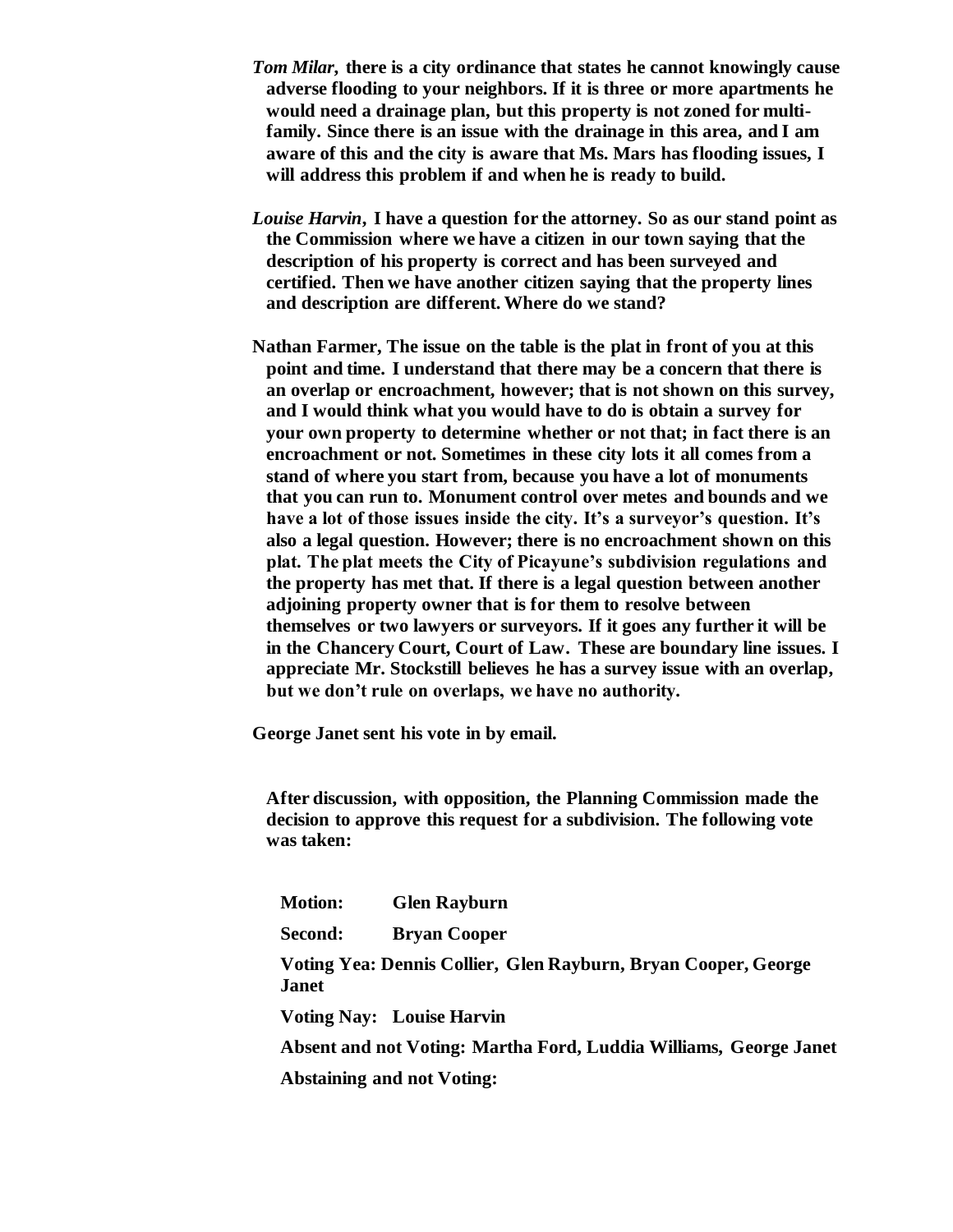**2. Consider request for a Conditional Use Approval – Bradley S. Aumann is seeking permission to place a temporary cabin on the clear portion of the lot, to use while remodeling the existing house. PPIN No. 22121. Property located at 2307 South McGeehee Lane. Property zoned R-2 (Two-Family Residential).**

**Discussion:**

*Dennis Collier***, Mr. Aumann explain to us why you want to put a cabin on this property.**

*Bradley Aumann***, Right now the house is not livable, so why we are remodeling, we desire to have a family friend of ours to come and stay at the cabin while he does the work at the property.** 

*Dennis Collier,* **How long do you think this would take?**

*Bradley Aumann,* **I really do not know. There is quite a bit of work to be done on this property, and after the work is done it would be just a building on the property. For now it would be used for that person to stay in while doing the work.**

*Dennis Collier,* **A temporary cabin. Would you be hooking up to utilities? Would you have a Porta Potty?**

*Bradley Aumann,* **Yes for utilities and no for Porta Potty.**

*Tom Milar,* **Once you get the conditional use, they will hook up the utilities.**

*Bryan Cooper,* **Tom, has anything like this ever been done in the city before?**

*Tom Milar,* **Yes. It is usually mobile campers, but now the way they are building these Graceland buildings, they are now sturdier. He said he has plans afterwards to use it as a shed. I am familiar with the property and it has been vacant for a very long time. It needs a lot of work to the electrical, plumbing and sub-flooring.** 

*Dennis Collier, How long is permit good for?*

*Tom Milar,* **Permit is good for one year, but we can extend by six months at a time. I would assume about 18 months on this due to the prices of materials and having to shop around.**

*Bryan Cooper,* **Are you saying the Conditional Use for initial use of cabin would be good for a year up to 18 months?**

*Tom Milar,* **I would just permit it for 18 months.**

*Bryan Cooper,* **Is there any type of criteria they must meet on this cabin?**

*Tom Milar,* **It has to be at least 250 sq. ft., must have a 3x3 bedroom window and indoor plumbing. It's basically an efficiency apartment.**

*Bryan Cooper,* **So when the house is done the conditional use is over?**

*Tom Milar, Yes.*